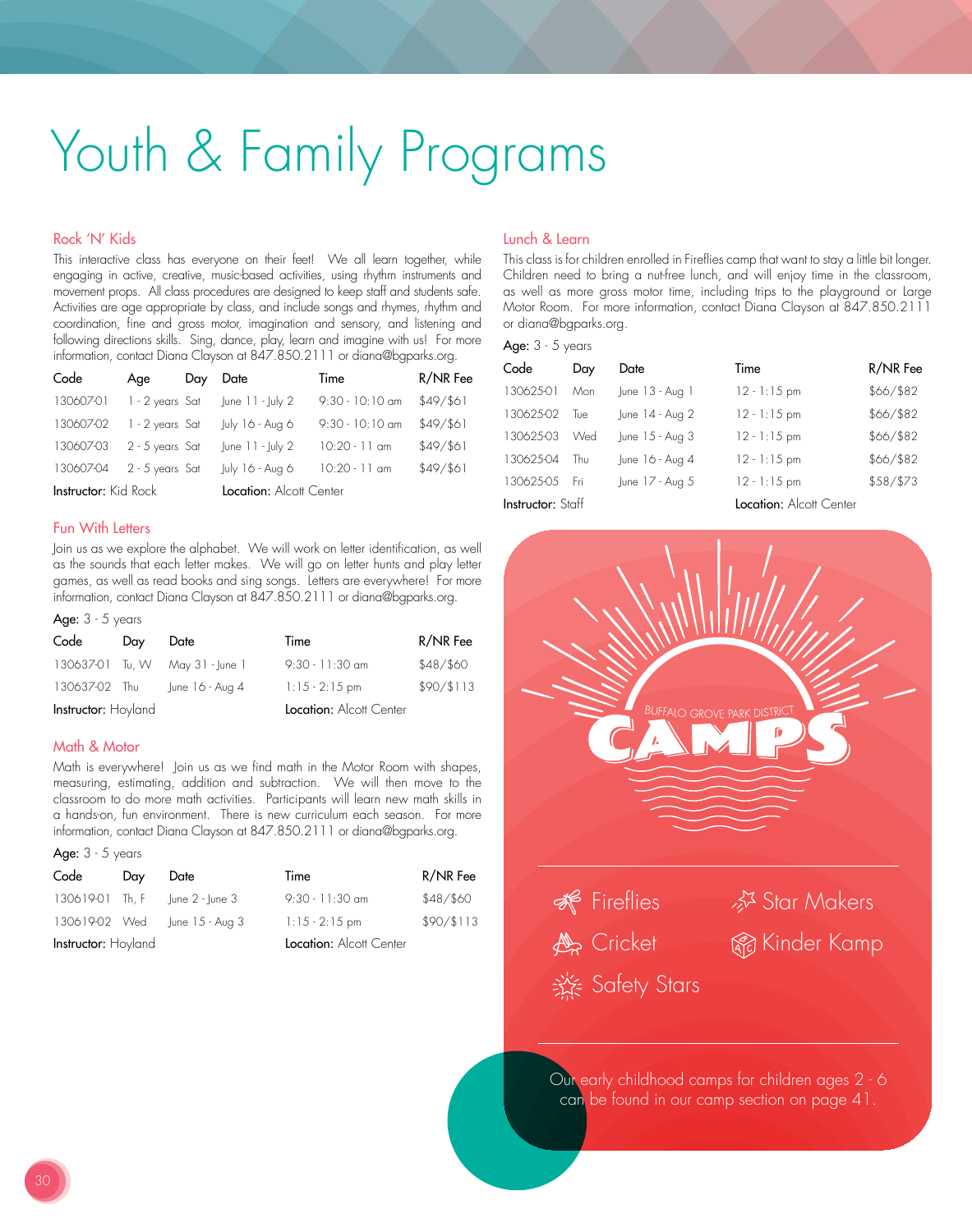## Hands On Art - Colorful Cooking At Night

Join us while we make a colorful, theme-related light meal. Add some art, play, songs and stories for a great evening. For more information contact Diana Clayson at diana@bgparks.org or 847.850.2111.

| Age: $3 - 7\frac{1}{2}$ years |     |        |                         |           |
|-------------------------------|-----|--------|-------------------------|-----------|
| Code                          | Day | Date   | Time                    | R/NR Fee  |
| 130632-01 Fri                 |     | lulv 1 | $5:30 - 7:30$ pm        | \$33/\$41 |
| <b>Instructor:</b> Cohen      |     |        | Location: Alcott Center |           |

## Young Rembrandts Preschool Drawing

Summer art is the most creative way to develop your young learner's fine motor skills and vocabulary. In the first session, join us on the farm, and bring your creativity. Each lesson will be centered around the fun animals and sights we see at the farm. In the second session, we're using the toy box as inspiration to learn to draw, color and create masterpieces. Preschoolers will love each lesson, as we draw and talk about the things we love in our playroom. Kids will learn to master fine motor skills, how to draw animals, and have a ton of fun! For more information, contact Jimmy Mix at 847.850.2108 or jmix@bgparks.org.

| Age: $3\frac{1}{2}$ - 5 years       |     |                                |                  |            |  |
|-------------------------------------|-----|--------------------------------|------------------|------------|--|
| Code                                | Day | Date                           | Time             | $R/NR$ Fee |  |
|                                     |     | 130615-01 Wed June 8 - July 13 | $4:30 - 5:15$ pm | \$94/\$118 |  |
|                                     |     | 130615-02 Wed July 20 - Aug 24 | $4:30 - 5:15$ pm | \$94/\$118 |  |
| <b>Instructor:</b> Young Rembrandts |     | Location: Alcott Center        |                  |            |  |

## Safety Town Saturday

Join us for a day of safety! We will prepare students for the summer months and outdoor adventures, including camping, family vacations, day camp, bicycle riding, water, sports, and especially stranger danger. This session will include new safety topics, and exciting games and crafts. This is the perfect class for new students and alumni as well. Bikes and motorized cars are provided. Each participant must bring a helmet, and wear shoes and socks to each class. For more information, please contact Liz Sass at 847.850.2136 or liz@bgparks.org. No class on July 2.

| <b>Age:</b> 3½ - 7 |  |  | vears |
|--------------------|--|--|-------|
|--------------------|--|--|-------|

| Code                        | Day | Date                               | Time              | R/NR Fee  |
|-----------------------------|-----|------------------------------------|-------------------|-----------|
| 161901-01 Sat               |     | June $11 - \frac{1}{2}$ July 9     | $9:30 - 11:30$ am | \$72/\$90 |
| 161901-02 Sat               |     | July 16 - Aug 6                    | $9:30 - 11:30$ am | \$72/\$90 |
| <b>Instructor:</b> Gangware |     | <b>Location:</b> Rick Drazner Park |                   |           |

### Hands On Art - Outrageous Outdoor Art

Each day, we will be outdoors focusing on 3 colors, using different types of mediums and materials. Science elements will also be incorporated in this fun mini camp. By the end of the week, we will have ourselves a rainbow of colors to take home. We thought it might be fun to wear the colors of the day. The week will be laid out as follows, and you can wear your favorite color of the choices for that day. Tuesday - red/orange/yellow; Wednesday - green/blue/purple; Thursday rainbows (wear your favorite color). For more information, contact Diana Clayson at 847.850.2111 or diana@bgparks.org.

Age: 4 - 6 years

| Code                     | Day | Date                                | Time                    | R/NR Fee  |
|--------------------------|-----|-------------------------------------|-------------------------|-----------|
|                          |     | 130638-01 Tu, W, Th May 31 - June 2 | 9 - 11 am               | \$100/125 |
| <b>Instructor:</b> Cohen |     |                                     | Location: Alcott Center |           |



Explore gears using Legos®, as we work to find out how gears help make the world turn. We'll make projects that crank, mesh, pump, push, pull, tug or grind. All of which turn out to be very useful simple machines. For more information, contact Jimmy Mix at 847.850.2108 or jmix@bgparks.org.

### Age: 4 - 6 years

| Code                                  | Dav | Date                                                | Time                    | R/NR Fee   |
|---------------------------------------|-----|-----------------------------------------------------|-------------------------|------------|
|                                       |     | 161106-01 M, T, W, Th June 20 - June 23 6 - 7:15 pm |                         | \$93/\$116 |
| <b>Instructor:</b> Computer Explorers |     |                                                     | Location: Alcott Center |            |

### Hands On Art - Nature Stay & Play

Join us for a fun filled walk in Nature. If enrolled in Cricket Camp, the counselors will bring your child to class. There will be a bunch of cool activities along our walk. For more information contact Diana Clayson at 847.850.2111 or diana@bgparks.org.

| <b>Age:</b> 4 - 6 years  |     |         |                         |             |  |
|--------------------------|-----|---------|-------------------------|-------------|--|
| Code                     | Dav | Date    | Time                    | R/NR Fee    |  |
| 130641-01 Tue            |     | luly 19 | $1:30 - 3$ pm           | $$25/$ \$31 |  |
| <b>Instructor:</b> Cohen |     |         | Location: Alcott Center |             |  |

### Hands On Art - Clay Creations

This class will focus on the fundamentals of clay building and design. Children will work primarily with self-hardening clay. Every project will be constructed, dried, painted, and brought home the next week. For more information, contact Diana Clayson at 847.850.2111 or diana@bgparks.org.

#### Age:  $4 - 7$  years

| Code                     | Day | Date                          | Time                    | $R/NR$ Fee |
|--------------------------|-----|-------------------------------|-------------------------|------------|
|                          |     | 130630-01 Wed June 15 - Aug 3 | $1:15 - 2:15$ pm        | \$90/\$113 |
| <b>Instructor:</b> Cohen |     |                               | Location: Alcott Center |            |